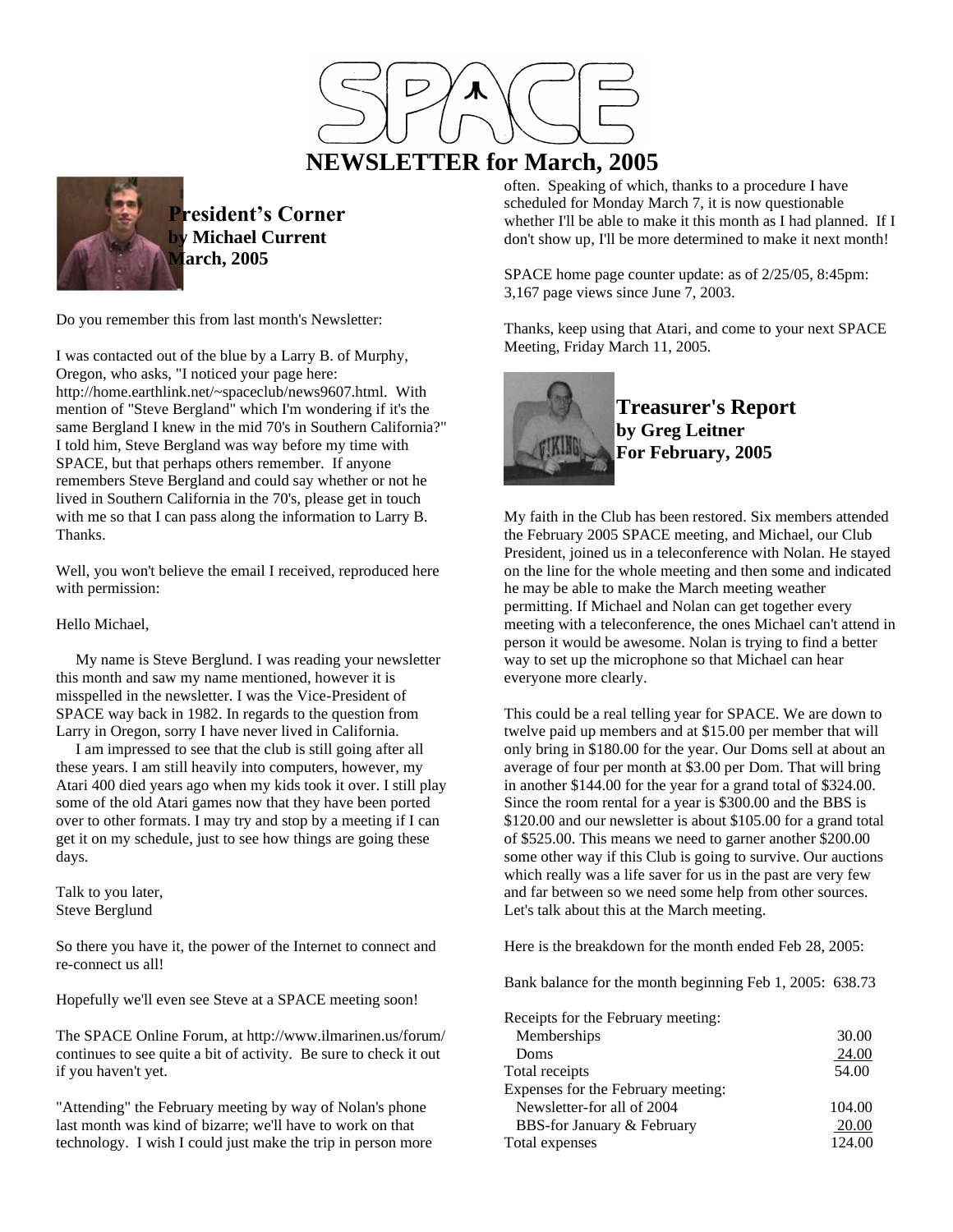Bank Balance for the month ended Feb 2005: 568.73

As you can see we lost another \$70.00 to our balance but the good news is that we shouldn't have any big bills the next couple of months other than the \$10.00 BBS. This gives us a chance to increase our balance even if only by a small amount. Hey, anything more is better.

We had a great meeting in February and I hope it is topped by our forthcoming March meeting. If Michael can make it and we get at least the numbers we had in February then we can call it our March Madness meeting.

Let's get everybody there and renew those memberships and please buy those Doms. Let Glen know that you really appreciate all the time and effort he puts into making those fantastic Doms. See you all in March.



**Secretary's Report By Nolan Friedland For February, 2005**

The February meeting began at 7:34 p.m.

Greg welcomed all those attending. Then I went over the minutes from December 2004. There weren't any minutes for last month since the meeting was called off early due to only 2 people attending.

Michael Current, SPACE President, joined us in a teleconference for this meeting.

For the Treasurer's report there were no receipts for last month. The room rental bill for \$150 was received and paid. We also received a bill for \$104 from our Newsletter Editor. Michael Schmidt, for a whole year's worth of newsletter expenses. After the room rental and newsletter expenses were paid, our bank balance stood at \$638.73.

As of the start of the February meeting there were a total of 11 paid up members. In addition, there are 4 recently past due members. After tonight's meeting is over we should have one more membership being paid up.

There is yet another great DOM for February. Side A contains several BASIC games; Side B contains a slideshow of images from the Star Trek TV shows.

In BBS news.

There are a lot of new developments with the BBS and its companion website. To start off here are the hit statistics as of the February meeting: BBS Website - 1783, Telnet Listing Counter - 1775, Dialup Listing Counter - 865.

There have been quite a few visitor calls to the BBS itself. Other than that there hasn't been that much new activity.

Activity on the SPACE Forum has really taken off. As of the February meeting there are a total of 12 registered users. Even with only 12 users, there have been several new postings in the last few weeks.

Mentioned a few months ago, a version of the SPACE site was created for mobile phones; a new URL has been created for the "mobilized" SPACE website at http://spacemobile.atari.org/. Also, a version of the SPACE website has been made for viewing on a PDA device, which is available at http://spacepda.atari.org/.

# **In Old Business.**

Nolan Friedland, our SPACE Forum Administrator, requested that a current membership list be emailed to him whenever there are changes. This is so that a decision can be easily made to allow or disallow access to the newly created SPACE / SCAT / IMAGE area on the Forum.

# **In New Business.**

It was mentioned that there was a lot of news and information submitted to the newsletter. SPACE thanks all those that submit items for inclusion in the newsletter.

There are several old back-issues of SCAT and IMAGE newsletters available.

Lance mentioned that an upgrade is available for the Falcon. It's called the CT60 and will read and write at over 100 million megabytes a second for the 100 MHz model. The 66 MHz model will do over 67 million megabytes a second. This upgrade will make the Falcon almost equivalent to Macintosh G3.

The meeting adjourned at 8:14 p.m.



**BBS Corner By Nolan Friedland For February, 2005**

\*\*\*\*\*\*\*\*\*\*\*\*\*\*\*\*\*\*\*\*\*\*\*\*\*\*\*\*\*\* \* Welcome to the BBS Corner! \*

\*\*\*\*\*\*\*\*\*\*\*\*\*\*\*\*\*\*\*\*\*\*\*\*\*\*

Welcome to another edition of the BBS Corner!

# BREAKING NEWS!!

Michael Current, SPACE President, joined us in the first ever SPACE meeting teleconference! We hope to include Michael in each and every meeting from now on.

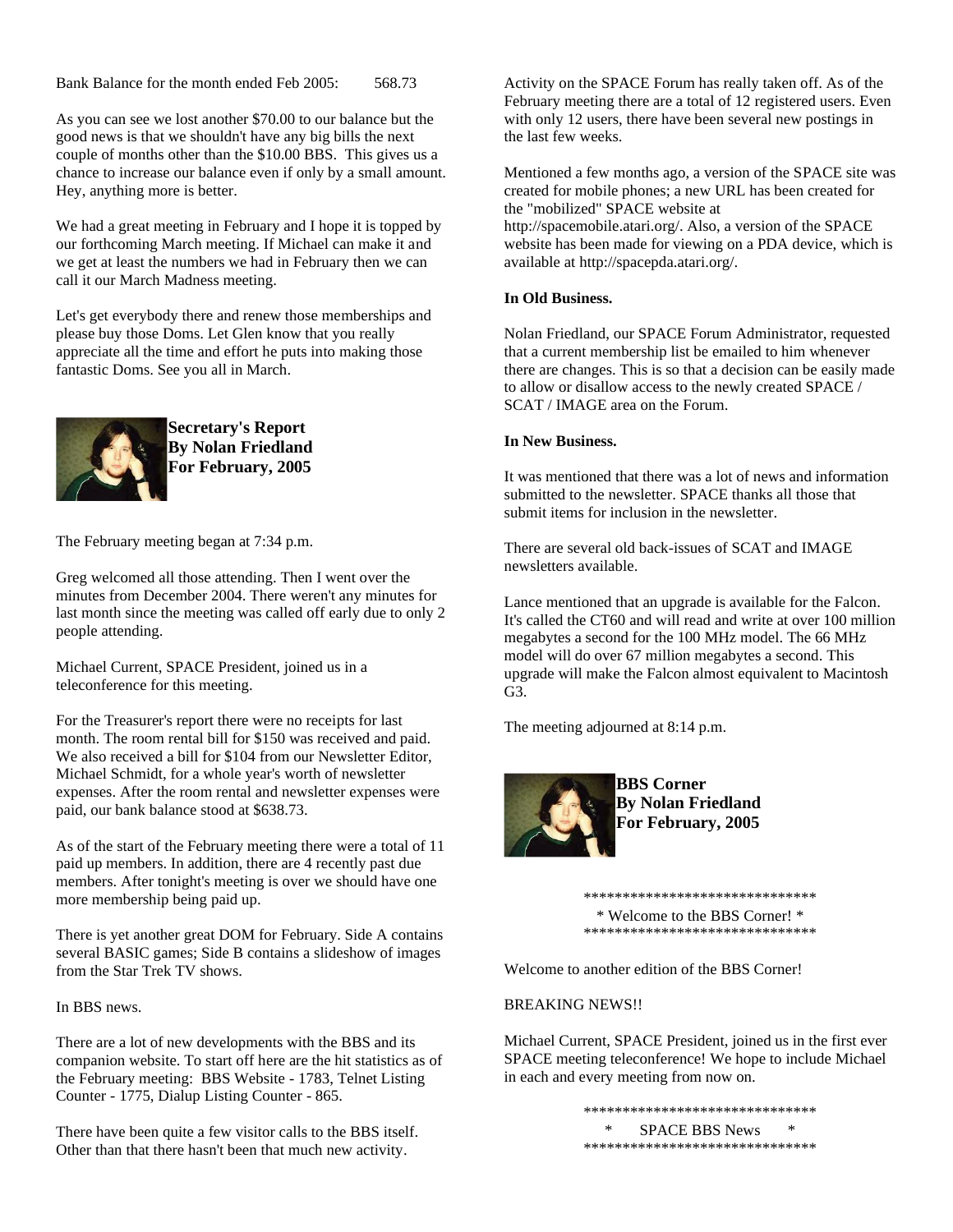There have been quite a few visitor calls to the BBS, but other than that not too much new with the BBS itself. Most of the activity occurs on the SPACE Forum and the BBS Website.

```
******************************
 * SPACE BBS Connectivity *
******************************
```
Over the last several months there have been emails asking how the SPACE BBS is actually hooked up to the Internet. Here is how it is being done:

The BBS itself is run on a real Atari 8-bit computer, running BBS Express Professional. The Atari is connected via a nullmodem cable to a serial port on a PC which makes the BBS accessible from the Internet. On the PC, there is a program running that takes all incoming Telnet requests and forwards them to the serial port.

> \*\*\*\*\*\*\*\*\*\*\*\*\*\*\*\*\*\*\*\*\*\*\*\*\*\*\*\*\*\* \* SPACE BBS Website News \* \*\*\*\*\*\*\*\*\*\*\*\*\*\*\*\*\*\*\*\*\*\*\*\*\*\*\*\*\*\*

There have been several new developments with the BBS' companion website over the last several months.

The current web counters as of the February meeting are as follows: BBS Website - 1,783 (last month was  $1,651$ ) ~ Telnet Listing - 1,775 (last month was  $1,690$ ) ~ Dialup Listing  $\sim$  865 (last month was 809.

I'm still contemplating whether or not to set up an anonymous FTP area for all the Atari 8-bit files that have been collected over the years. The issue is not with having enough space for the files, but with organizing it all. As of right now I have 704 files. I could make a link to each file on one page, but that would be a LONG page and not organized whatsoever. So it's still possible, but it will take some time to sort everything into proper categories - Not to mention making an organized page for each category. I'll keep everyone updated on its progress :)

Two new SPACE website versions have been put together http://spacemobile.atari.org/ and http://spacepda.atari.org/. The spacemobile site is for mobile phones, and the spacepda site are for PDA devices. Both sites try to mirror the real SPACE site as much as possible. However, there are differences between them all - These differences are required to make the viewing the best on each device.

> \*\*\*\*\*\*\*\*\*\*\*\*\*\*\*\*\*\*\*\*\*\*\*\*\*\*\*\*\*\* \* SPACE Forum News \* \*\*\*\*\*\*\*\*\*\*\*\*\*\*\*\*\*\*\*\*\*\*\*\*\*\*\*\*\*\*

The SPACE Forum has really started to get busy! Even with only 14 registered users, there have been 127 messages posted. A large portion of these postings have occurred only in the last 3 or 4 weeks.

Several new minor changes have been made to the Forum as well as some additional features for Forum users.

There is now a clock at the bottom of the main forum page. Not sure of its usefulness, but it's there :)

On the main page, the "View posts since last visit" link has been modified to include the number of posts that have been made since the last visit. Quick and easy to see how many postings there have been since you last logged in.

I have added a welcome message in the main page below the SPACE logo. For those logged in it welcomes you back and links to your profile, for others it says Guest and links to the registration form.

A "SPACE/SCAT/IMAGE" forum area has been added, which is strictly for those verified members. New or current forum members may request access by clicking on the "Usergroups" link at the top of the page, then selecting the "SPACE/SCAT/IMAGE" group, "View Information", and then finally "Join Group". Once approved for the group, you will then see it appear on the main forum page.

> \*\*\*\*\*\*\*\*\*\*\*\*\*\*\*\*\*\*\*\*\*\*\*\*\*\*\*\*\*\* \* The MS Portrait Story \* \*\*\*\*\*\*\*\*\*\*\*\*\*\*\*\*\*\*\*\*\*\*\*\*\*\*\*\*\*\*

Originally when I had discussed doing a teleconference to include Michael in the meeting, I had the "great" idea of broadcasting the meeting to him over the Internet.

After Michael downloaded the program I was going to use to do the broadcast, I gave him a call on the telephone. We must have talked to 2 or 3 hours trying to figure out the best set-up.

Then after contemplating whether or not it would even be feasible to do, Michael said something to the effect of "Well, why don't we do it over the phone instead?"

We did have a good laugh about it :) Needless to say we decided that I'd call him via my mobile phone instead. It worked out pretty good for the most part. He was able to hear most of what was being said. All that needs to be done now is perhaps find a good quality microphone set-up so that he can hear even better. Hopefully, this won't take as long to figure out :)

> \*\*\*\*\*\*\*\*\*\*\*\*\*\*\*\*\*\*\*\*\*\*\*\*\*\*\*\*\*\* \* Next Month \* \*\*\*\*\*\*\*\*\*\*\*\*\*\*\*\*\*\*\*\*\*\*\*\*\*\*\*\*\*\*

There will be more info on the anonymous FTP area and more developments with the BBS itself.

Also, as I write this, an idea has come to mind of a possible daily or weekly broadcast via the Internet - With the focus being SPACE and Atari related.

Stay tuned next month for more information on these and other exciting developments!

\*\*\*\*\*\*\*\*\*\*\*\*\*\*\*\*\*\*\*\*\*\*\*\*\*\*\*\*\*\*\*\*\*\*\*\*\*\*\*\*\*\*\*\*\*\*\*\*\*\*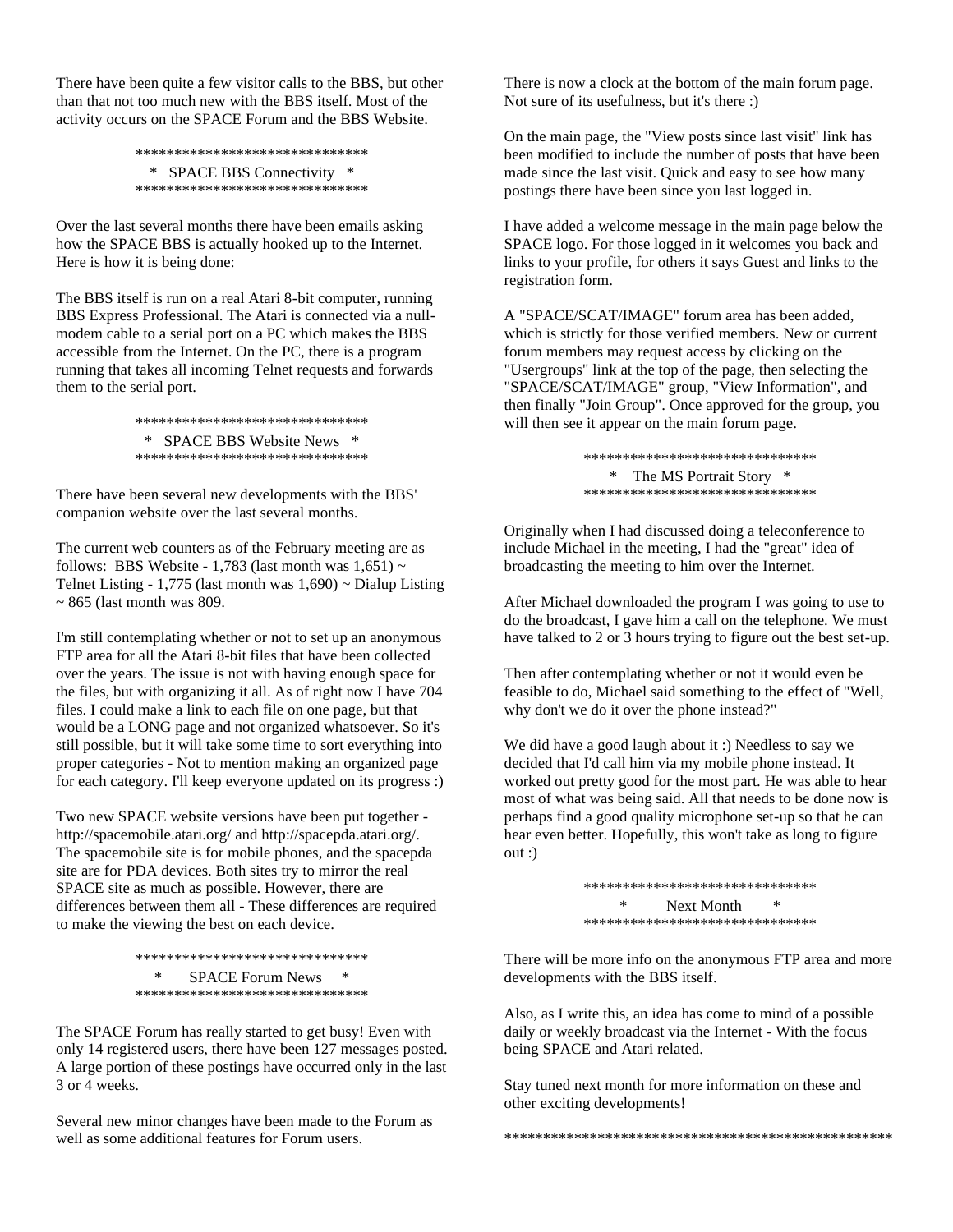If anyone has any comments, suggestions, ideas, or submissions for the BBS Corner column or the SPACE BBS web site, you may email them to me, Nolan Friedland, at the address shown on the back of this newsletter under the "CLUB OFFICIALS" section.

#### \*\*\*\*\*\*\*\*\*\*\*\*\*\*\*\*\*\*\*\*\*\*\*\*\*\*\*\*\*\*\*\*\*\*\*\*\*\*\*\*\*\*\*\*

A-T-A-R-I Answers, Tips, And Relevant Information by Paul Alhart 1989.8

Terminal Programs for the 8-bit

It was recently brought to my attention that the club library didn't have a copy of 1050 Express. This is my personal favorite program for use with my XM- 301 modem. This month I have added 1050 Express to the library along with, BobTerm, a new terminal program I just discovered. Having just acquired a second modem that was RS-232, I needed a terminal program that I could use with it. BobTerm filled the gap. A lot like Express, BobTerm is easy to use, but has many added features. Baud rate can be set anywhere from 300 to 19200 baud. There are more macros available than you will probably ever use, and best of all. Your Atari can be directly connected with any other RS-232 device without the need of a modem. With just a cable, your 8-bit Atari can talk to an ST, another 8-bit machine, or whatever you like. BobTerm does require an 850 interface or P.R.Connection at this time, but drivers for direct connect modems like the XM-301 are being worked on at this time. Both Express and BobTerm are shareware programs. Which is best for you? That depends on you and your system configuration. Both programs and their documentation are on the same disk so check em out. If you fall in love with one or the other let the author know you appreciate his work. Also let the Federation membership know. A demo or a product review is always welcome.

#### \*\*\*\*\*\*\*\*\*\*\*\*\*\*\*\*\*\*\*\*\*\*\*\*\*\*\*\*\*\*\*\*\*\*\*\*\*\*\*\*\*\*\*\*\*\*

WINTER HAVEN, FL - The editor of The Atari Times (www.ataritimes.com) has announced the completion and availability of the annual paper-based book titled the 2005 Compendium. Copies are now available for sale at www.cafepress.com/ataritimes.

The book is 102 pages of news, features, reviews, and previews for all Atari home systems that have appeared on the website over the 2004 year. These include articles for the Jaguar, Lynx, 7800, 5200, 2600, home computers, and even the arcade systems. In addition, the 2005 Compendium includes 45 pages of previously unreleased material and a beautiful full-color cover.

Gregory D. George, editor and writer for The Atari Times commented, "The theme for this year is, 'Where it all Started.' Certainly, Atari is the reason we are all enjoying video games today. This is a book that celebrates the introduction of Atari and video games to the world."

"This was a fun book to put together, even more so than previous books, because there is a huge amount of new

content. Some of the best new material includes a chat with famed Jaguar playtester Lance Lewis (who reveals the secrets inside of Tramiel controlled Atari), TAT's Top 10 Consoles of All-Time, Atari at the Ballpark (covering Atari baseball games), a reminiscing of Atari titled 'Antique Electric Dreams,' an exclusive review and play test of the Atari 7800 Cuttle Cart 2 (which is thankfully back in production), pages and pages of new 2600, 7800, Lynx, Jaguar, 8-bit, Atari ST, and arcade game reviews, and much more."

"The quality of 2005 Compendium is better than ever because it is printed through CafePress.com instead of at my local print shop. I'm very pleased with the high quality job CafePress.com offers," said Mr. George. "We also have some great sponsors of the book this year and I'd like to thank Songbird Productions, Good Deal Games, Orphan Video Games, Video Game Connection, and Packrat Video Games for making it possible."

From January 31, 2005 to February 7, the price of the 2005 Compendium is \$13.95. After February 7, 2005, the price will be \$14.95. Shipping charges also apply.

More information about The Atari Times Compendiums can be found at http://www.ataritimes.com/store/books.html. To purchase any Atari Times book, go to http://www.cafepress.com/ataritimes

The Atari Times is a web-based publication devoted to all Atari game systems. Updates to the site are on a weekly basis. Visit http://www.ataritimes.com/ for Atari related news, previews, reviews, and feature articles.

#### \*\*\*\*\*\*\*\*\*\*\*\*\*\*\*\*\*\*\*\*\*\*\*\*\*\*\*\*\*\*\*\*\*\*\*\*\*\*\*\*\*\*\*\*\*\*

--From: "Marius Diepenhorst" --Date: Thu, 3 Feb 2005 23:51:19 +0100

Hi Folks,

I am proud to tell you:

My BBS is officially online.

Running on real Atari equipment, 2 lines:

telnet://atari-inside.kicks-ass.net:8888 telnet://atari-inside.kicks-ass.net:8889

I'm running the brand-new TCP/IP Express version 7.0b The BEST BBS software ever written for Atari 8bit computers.

You are all invited to visit the BBS. If the hostname fails, here are the backup addresses:

telnet://213.10.217.144:8888 telnet://213.10.217.144:8889

Have fun! Marius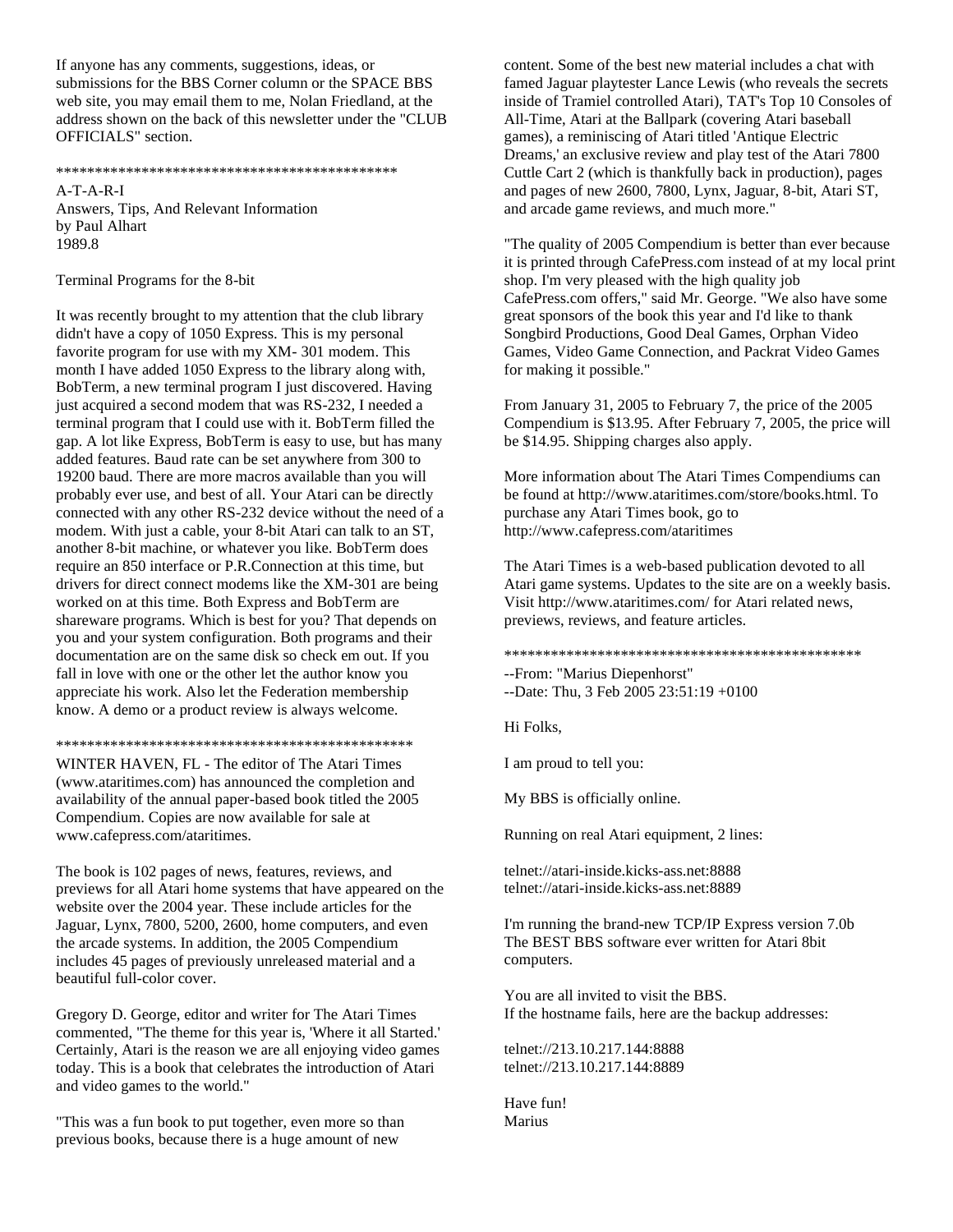#### \*\*\*\*\*\*\*\*\*\*\*\*\*\*\*\*\*\*\*\*\*\*\*\*\*\*\*\*\*\*\*\*\*\*\*\*\*\*\*\*\*\*\*\*\*\*

#### GIM v0.3 Released!

#### Hello everyone,

I really tried to get this done by Xmas but I failed. Oh well. Anyway, now you have a little bit of after xmas fun! Gim version 0.3 has been released. This is still alpha quality but is approaching beta quality. It shouldn't destroy your machine or anything. This software is licensed under the GNU GPL and the source code is available. For those that don't know, GIM is short for GEM Instant Messenger. It is an increasingly full featured AOL Instant Messenger client for Atari compatible machines. It currently and for the foreseeable future only works under MiNT on XaAES or N.Aes but assuming someone wants to do the work, Magic support is possible.

It also requires MiNTNet networking rather than STiK.

For those who haven't used a CVS edition of GIM since version 0.2, there are quite a few surprises in this release. GIM is much more stable, staying online for days and days subject to the stability of aim servers and your network connection.

Now, here's a list of all of the changes since version 0.2. This list may be missing some things that were actually done.

\* Bugfix in the preferences dialog

- \* Disclaimer removed. It looked awful anyway. The logon dialog was changed.
- \* Killed all the debug messages in the release version.
- \* Click on a buddy in your list to start a new conversation!
- \* Full configuration system stores buddy list modifications inside acct1.blt, and stores full font and window configuration in gim.cnf. Your window size and position is remembered! I wish all programs did this :)
- \* XaAES fixes (some menubar bug yet to be addressed)
- \* Wordwrapped scrollable buddy info.
- \* Set your own Buddy info.
- \* Beginnings of Away message implementation.
- \* Proportional fonts in conversations, user configurable mono-spaced fonts everywhere else.
- \* Several key stability improvements

Upgrading? Copy the new gim.prg and gim.rsc into your current gim directory. Keep your current acct1.blt or use the included one (xevaporated and nsxwolf are me.. Say hi :) ), DELETE your current gim.cnf. It won't work and this new version will create a config file for you.

The config file is user editable if you don't change ANY line or word spacing. The GIM config parser is VERY dumb :) It's intended only to be adequate.

If users would like MagiC support, some nice person with some time and expertise must convert libfaim to be working under MagiC. This means depending on mintlib and the other dependent libs to not require the mint kernel. This could be some work! After GIM works in MagiC with MagiCNet, I would be willing to do the work to make GIM work with STiK.

Download at http://gim.atari-source.com under the downloads section. Good luck!

\*\*\*\*\*\*\*\*\*\*\*\*\*\*\*\*\*\*\*\*\*\*\*\*\*\*\*\*\*\*\*\*\*\*\*\*\*\*\*\*\*\*\*\*\*\*

Thanks, Mark [http://www.atari-source.org](http://www.atari-source.org/)

--Date: Mon, 21 Feb 2005 12:24:08 -0800 --From: Kevin Savetz

Have trouble keeping up with the web<sup>1</sup>s numerous classic video game and classic computing news sites? Retro Roundup (http://www.retroroundup.com) is a new site that serves as a one-stop source for classic computing and retro video game news. Retro Roundup collects headlines from more than a dozen sites, newsgroups, and other news sources into a single page.

You can customize the site: click Set as Favorite to move any site to the top of the page, or Remove to hide a site<sup>1</sup>s headlines from view.

Retro Roundup was created by Kevin Savetz, curator of the Classic Computer Magazine Archive (www.atarimagazines.com) and AtariArchives.org.

http://www.retroroundup.com

-- Kevin Savetz

Curator of Classic Computer Magazine Archive http://www.atarimagazines.com & Atariarchives.org - http://www.atariarchives.org Moderator of news: comp.sys.atari.announce - Atari computer news

\*\*\*\*\*\*\*\*\*\*\*\*\*\*\*\*\*\*\*\*\*\*\*\*\*\*\*\*\*\*\*\*\*\*\*\*\*\*\*\*\*\*\*\*\*\*

--Date: Thu, 10 Feb 2005 15:38:23 -0800

Gerhard Stoll has announced:

Version 0.35.1 of the ST-Guide clone HypView has been released.

Latest changes:

- Save up to 10 favorite files using marker
- Support for Pure C Help protocol / AC\_HELP message
- CTRL+SHIFT+V displays clipboard in a new window
- Bug fixed: loading of skins should work again
- Global window-cycling is configurable
- File errors are displayed in an alert box

http://www.xn--donz-epa.ch/atari/software/hypview.php

\*\*\*\*\*\*\*\*\*\*\*\*\*\*\*\*\*\*\*\*\*\*\*\*\*\*\*\*\*\*\*\*\*\*\*\*\*\*\*\*\*\*\*\*\*\*

--Date: Fri, 25 Feb 2005 08:27:40 -0800

Adam Klobukowski has announced:

I've just released port of REminiscence 0.1.2. It is a "Flashback" game engine.

You need original game to play it.

It needs fast machine, accelerated Falcon (CT2b) should do.

http://atari.gabo.pl/html/ports.html

[This news item courtesy of Atari.org - [http://www.atari.org\]](http://www.atari.org/)

\*\*\*\*\*\*\*\*\*\*\*\*\*\*\*\*\*\*\*\*\*\*\*\*\*\*\*\*\*\*\*\*\*\*\*\*\*\*\*\*\*\*\*\*\*\*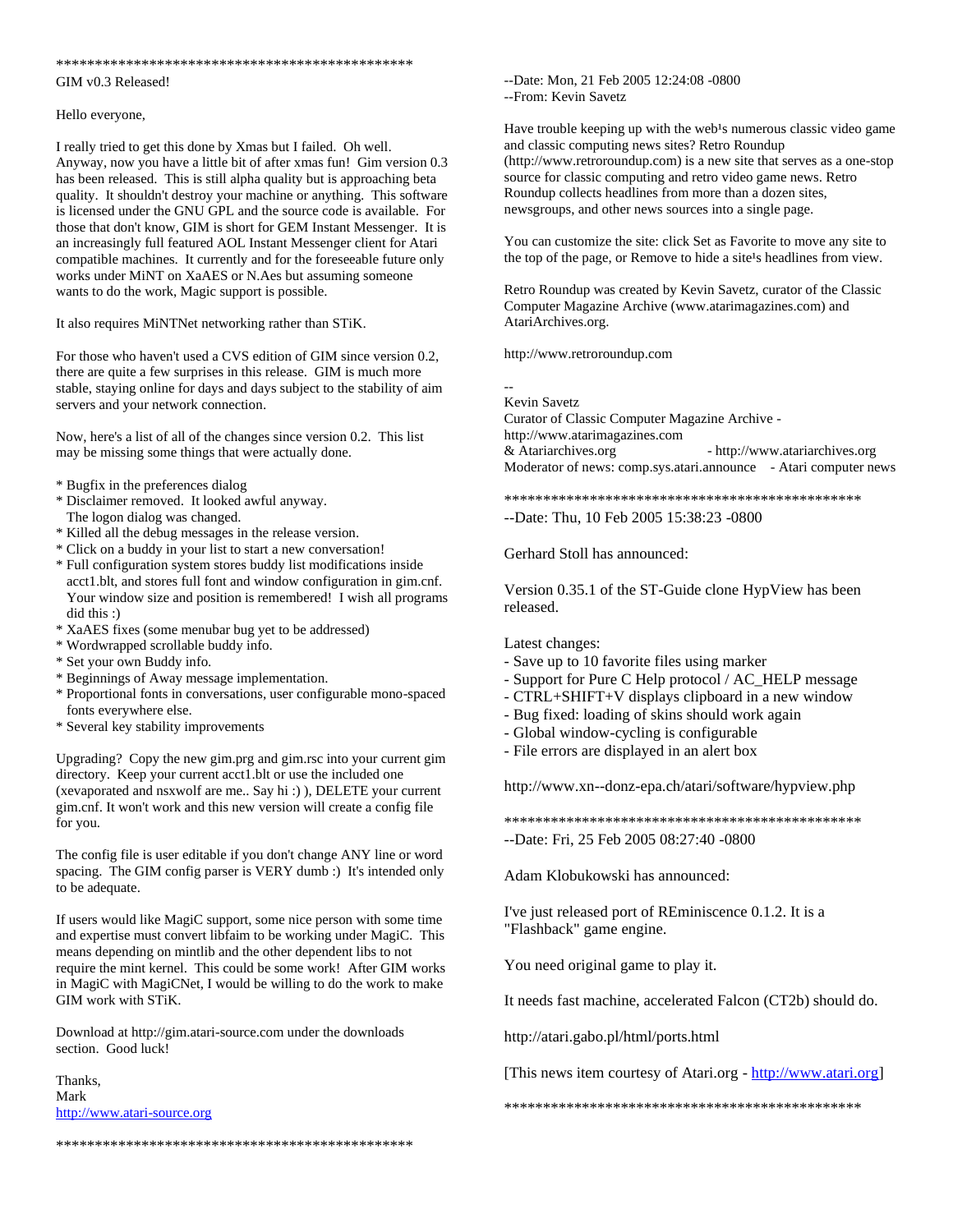--From: Paul CAILLET --Date: Tue, 08 Feb 2005 16:42:29 -0800

### SainT 1.99b

- \* Upper border line counting in NTSC fixed
- ( "Best Part Of The Creation" by Delta Force) \* Medium resolution detection fixed for screenshot
- ( "Best Part Of The Creation" by Delta Force)
- \* Screenshot file name is derived from the floppy disk name
- \* BUS Error stack frame improved ( Many original protections are working such as PYM, SyntaxTerror, DarkSide)
- \* Crash recover (sometimes when SainT crash, you can't run it again. Should be fixed now)
- \* Another upper border "60hz" fixed ( multicolor music display by Level16 in Syntax Terror)

Web: http://leonard.oxg.free.fr/SainT/saint.html

Download: http://leonard.oxg.free.fr/SainT/SainT199bSelfExtract.exe

--

Best regards, Paul

\*\*\*\*\*\*\*\*\*\*\*\*\*\*\*\*\*\*\*\*\*\*\*\*\*\*\*\*\*\*\*\*\*\*\*\*\*\*\*\*\*\*\*\*\*\*

From: David Sherwin [davidcalgary29@hotmail.com] I'm Lovin' It

Last April 1, rumors began to circulate amongst Atari fans that a long-lost prototype of the 1982 arcade smash "Burgertime" had surfaced for the Atari 5200. Many dismissed these comments out-of-hand, noting the date of this particular "discovery", but were forced to reevaluate their initial position when they discovered the "gag" to be a fully playable game demo. Ultimately, Ken Sniders was unmasked as the coding prankster, and he has kept 5200 enthusiasts buzzing for months with regular updates that has tweaked this port even closer to the original game. Christened "Beef Drop" to avoid legal tangles and pitfalls associated with its playalike predecessor, "Beef Drop" has now also been converted to the 8-bit computer line.

"Beef Drop" is, simply, an excellent port of an excellent arcade game made more impressive by the fact that Sniders coded this one completely from scratch. It's equal in quality to commercial conversions that were produced for many platformers in the early- to mid-'80s, and an absolute blast to play. I spent hours of quality time with Chef Pete and his gang the day my copy arrived on cartridge for the 8-bit computers (with many thanks to Steve Tucker), and can assert that it truly ranks with some of Atari's classic arcade conversions of the early '80s. "Beef Drop" is, without question, a game to which players will return -- and enjoy - for years to come.

# **Gameplay**

For all of its novel theme, "Burgertime" was a standard platformer and didn't seek to improve or greatly modify this particular gaming genre. The goal of "Beef Drop", like its famous predecessor, is to "build" sandwiches by running over each of their component parts while avoiding enemy characters (here Mr. Dill, Mr. Yolk, and Frank the hot dog). Pepper pots enable players to neutralize enemies for short periods of time, and you'll start out with five of them. Pepper can be increased by capturing the screen's bonus items, and you'll also get one additional pot for every screen that you clear. Game level is indicated by a small food-oriented graphic on the bottom right hand of the screen.

Although "Beef Drop" is uniform in its gameplay through all levels, some new elements are gradually added to provide additional incentive for continued play. Hot dog sandwiches appear in the higher levels, and I note that Mr. Dill does not make his appearance until the game's third level.

"Beef Drop's" difficulty ramping is excellent. I hadn't played "Burgertime" since my cousins broke their ColecoVision in 1985, and I utilized the game's "child" mode until I refamiliarized myself with the game's unique environment. Most gamers will be content with "Beef Drop's" "normal" mode, but platform fanatics can try their hand at the "expert" level too. I lasted all of three levels of the "expert" level before suffering an untimely death at the hands of Mr. Yolk and his compadres.

Gaming controls are very sensitive and responsive, but I was still very thankful for my Wico joystick when the action became fast and furious at the higher levels of play. I suspect that "Beef Drop" will challenge most 5200 enthusiasts who decide to play this game with their fragile Atari-issued joysticks, and recommend the purchase of, at the very least, a reconditioned joystick to those who do not own a superior third-party controller.

# **Graphics**

BD's graphics aren't quite arcade-perfect, but they're close enough to satisfy all but the most finicky fans of the arcade original. All of the condiment characters of the original game show up here, and they look and act much like the sprites that so delighted gamers in other console versions of the game. Sniders has done an excellent job imparting Frank with his trademark wiggle, and it's hard not to smile at the antics of Mr. Dill and Mr. Yolk as they wobble around the screen. I was also delighted to see that all of the whimsical bonuses here match those found in the arcade.

BD's title screen is worth mentioning as one of the better examples to be seen on the 5200 or in older 8-bit games, and the "character introduction" is a nice touch and reminiscent of the title screens of such classic arcade ports as "Pac-Man" and "Millipede".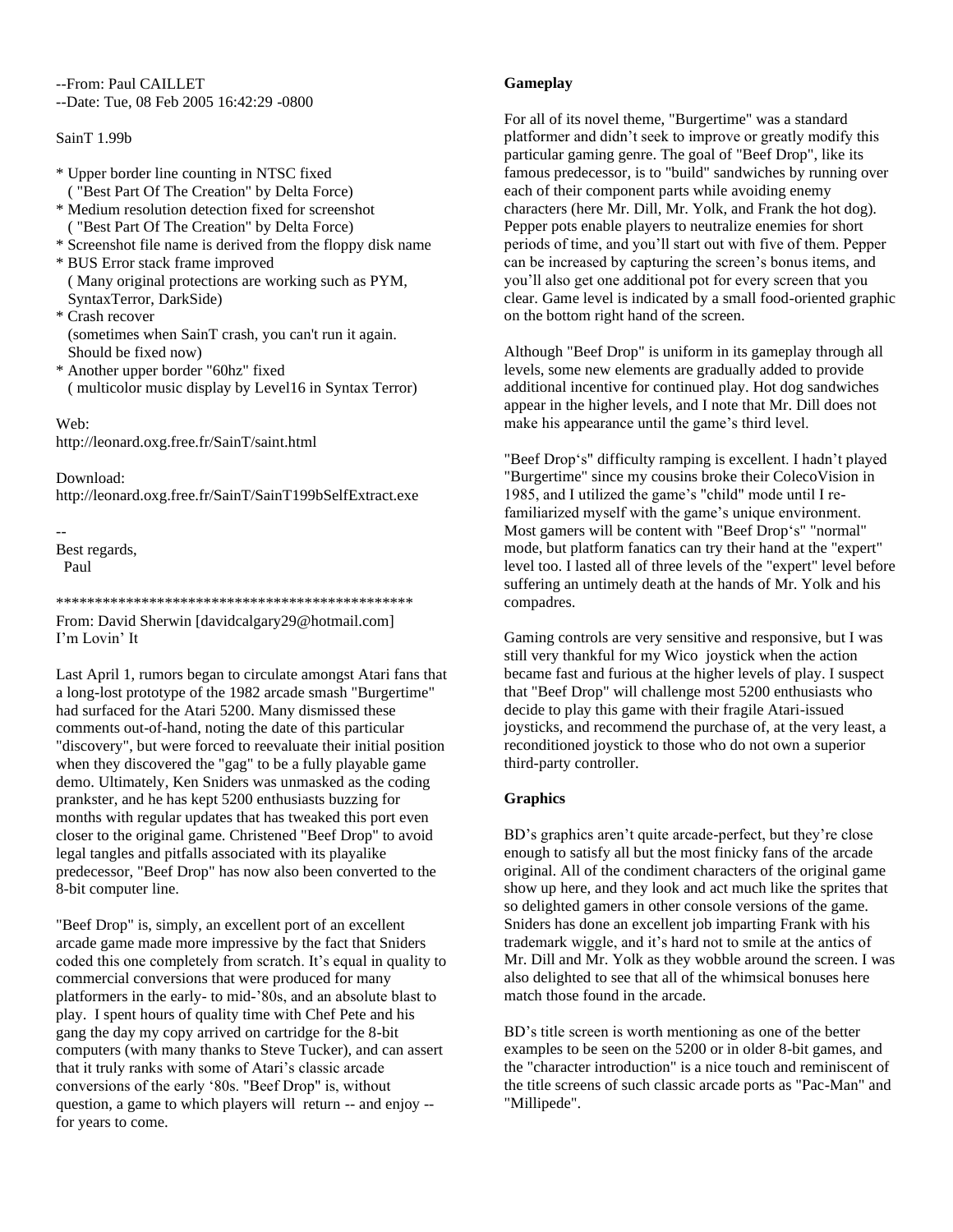BD does suffer from some in-game flicker in the higher difficulty modes when large numbers of enemies are present on the screen at one time. This is, however, understandable given hardware limitations, as the game was coded to fit the minimal specifications of the 5200. Any present flicker is more of an annoyance than an actual gaming obstacle, and should not affect gameplay in any substantial way.

## **Sound and Music**

Sound effects are clear and distinct and fairly close in tone to the arcade originals. Individual tones indicate upcoming enemies and bonuses, and are therefore of some use to gameplay.

In-game music is limited to a simple, catchy tune that is repeated through gameplay. Players will either be delighted or extremely annoyed by it, but those few in the latter group are well advised to use the "volume" control on their monitors.

A simple tune also heralds the completion of each gaming level, but it was strangely off-key and garbled in the demo version that I played. I am sure that this glitch will be corrected in upcoming versions of BD.

### **Summary**

BD is pretty much a note-perfect port of a particularly amusing arcade game, and will find favor with most classic gaming enthusiasts. Kudos to Ken Snider, who spent months of his life assembling all of the right gaming ingredients to produce an instant classic and fill a very large hole in the 8-bit library. Like the recently-released "Castle Crisis", "Beef "Drop" is an excellent illustration that few older consoles could truly best Atari's 8-bit computer line in producing matchless conversions of the most exciting and challenging arcade classics of the '80s.

(Available from the AtariAge store for the 5200; also available as an image for use with the AtariMax flashcart; 16K and joystick controllers required.)

#### \*\*\*\*\*\*\*\*\*\*\*\*\*\*\*\*\*\*\*\*\*\*\*\*\*\*\*\*\*\*\*\*\*\*\*\*\*\*\*\*\*\*\*\*\*\*

From: David Sherwin [davidcalgary29@hotmail.com]

In the mid- '80s, First Star Software produced some of the most memorable characters for the era's home computer systems with its addictive series of games: there was Rockford, the star of the enduring "Boulderdash" series; Flip and Flop; the spies of the "Spy vs. Spy" trilogy; and then, of course, there was Peter the Painter, the hero of the maddeningly difficult game "Bristles". Peter and his friends may have faded into obscurity after the company's heydey ended, but First Star quietly endured as a smallish software house, churning out its classic titles for a new generation of systems.

Interestingly, First Star has announced plans to release a number of its most popular titles for the Atari 5200 in association with independent software house Mean Hamster Software ("Haunted House II"), ("Klax"). It seems that First

Star planned to port a number of its most popular games to Atari's 5200 system, but aborted its efforts in the wake of the infamous '83 video game crash. It may be 20 years late, but First Star is now making good on its earlier promise to deliver quality games to Atari's SuperSystem. With its first release, "Bristles", First Star and Mean Hamster Software have done a beautiful job in re-introducing a lost gaming classic to a new era of gamers.

### **Gameplay**

"Bristles" has always been marvelously simple in concept, and the game hasn't become any more complex since the '80s. What's left to explain?

For the uninitiated, "Bristles" 5200 is a precise port of the game released for Atari's 8-bit computers. Players will choose one of four "painters", who negotiate an increasing number of hazards in order to "paint" all the rooms of a series of houses. Houses can be painted quickly on the game's easiest levels; by house number five, though, you'll be acquainted with such characters as Brenda the Brat and the dreaded Bucket-Chucker -- if you live that long. "Bristles" quickly ramps of the difficulty, and the game quickly becomes a frantic race to beat the clock

I played "Bristles" with my recently-acquired Wico 5200 controller, and found feedback to be crisp and excellent. I was not able to repeat this happy experience with my stock 5200 joysticks, and would suggest that, if you're stuck with one, you're probably not going to last too many rounds.

Bonus: a complete phrase is revealed, word-by-word, as screens are completed. In 1984, First Star ran a contest challenging players to be the first to send in that phrase. What's a little delay? I say there's no time like the present to try to claim that long-defunct prize. Even if you don't get an official response, I'm sure that, at the very least, First Star will appreciate the fact that 5200 fans are continuing to enjoy their systems.

### **Sound and Music**

"Bristles" in-game music score is probably the game's definitive feature, and is distinct in 2005 as it was in 1984. Heck, I hadn't played the game for about ten years before receiving my copy for the 5200, but I could still whistle the game's audio gags (from Tchaikovsky's "Nutcracker Suite", by the way) in my sleep. Like it or hate it, "Bristles" music has now achieved of celebrity in classic gaming circles that places it above criticism.

### **Summary**

"Bristles" attained "classic" status long ago, and any useful criticism of the game is, as a result, somewhat moot. I can only say that I spent many happy weeks in 1985 besting Brenda the Brat, and that duplicating the experience on a 5200 is a truly wondrous experience. Let's hope that First Star and Mean Hamster follow up on their wonderful first effort with their promises to release some of the true gems in their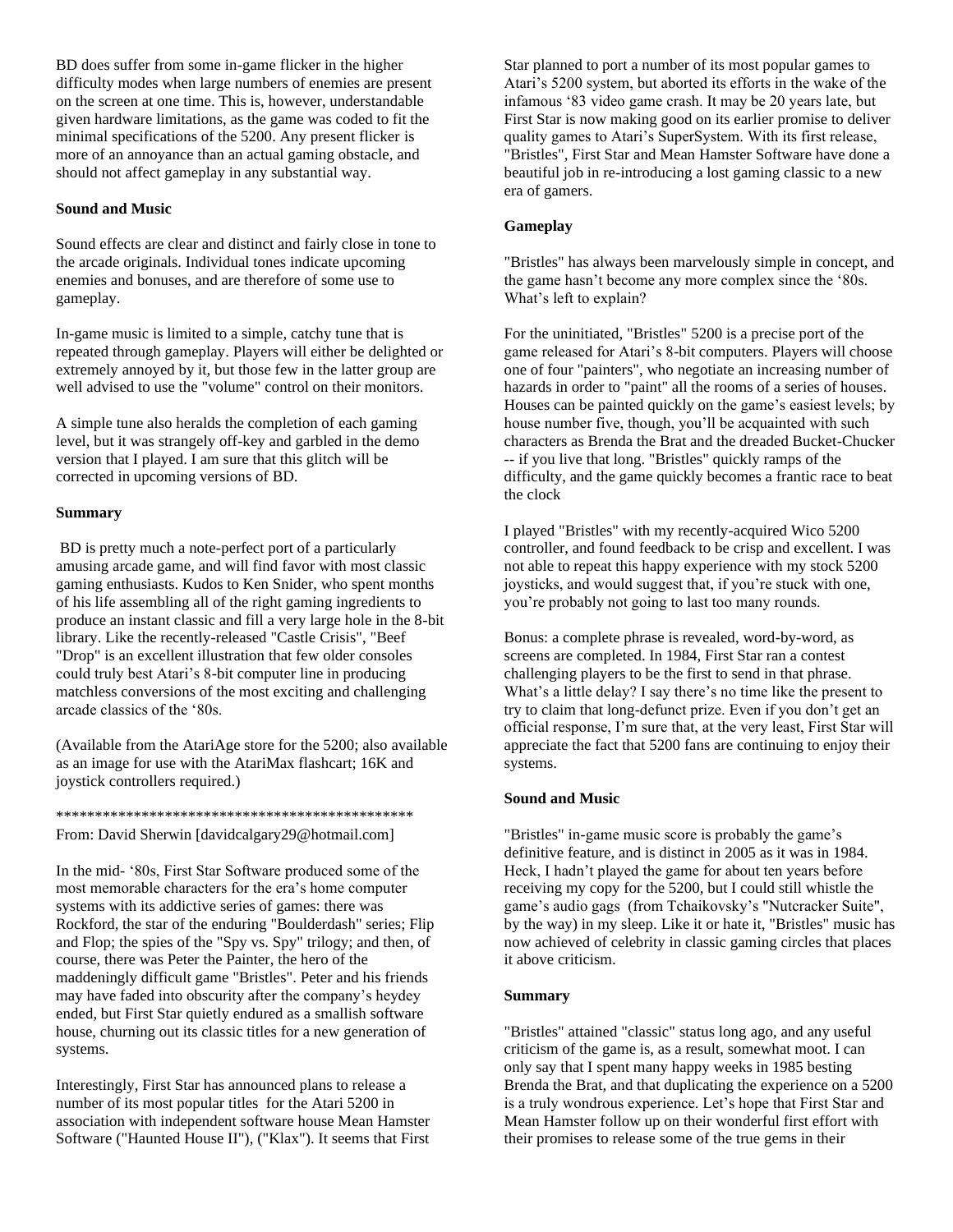software library for the 5200. I've already booked off two weeks to spend with Rockford.

(\$39.95, joystick controller required; available from atari2600.com)

#### \*\*\*\*\*\*\*\*\*\*\*\*\*\*\*\*\*\*\*\*\*\*\*\*\*\*\*\*\*\*\*\*\*\*\*\*\*\*\*\*\*\*\*\*\*\*

From: David Sherwin [davidcalgary29@hotmail.com] All Bets Are Off For Some Good, Clean, Fun

#### Psst! (heh, heh)

Y'wanna good time? Wanna win some cash? Meet a coupla girls? C'mere with me. Lemme take you to this cool place.

Whazzat? It's called "Lynx Casino", I think. Hey, don't look at me! I didn't pick the name. It pretty much gives what it says, anyway.

We're here. Whaddaya think? Yeah, I've seen better places too, and that carpet looks like it hasn't been washed since the Rat Pack was hot, but it looks like the booze is free. I'm gonna go off to have me a little chat with that babe by the roulette table.

Hey, I'm back! So, didja play any games? No?

Yeah, I guess that that "video poker" game kinda does suck. You say you lost five hundred bucks in the first five minutes? You liked it enough to play that long?

Last time I was here I spent a couple of hundred on the slots. I didn't seem to win any money, and the bets sure are small. I wonder why they put a five dollar limit on each game? I heard some guy won three hundred one time, but he lost it the same night.

You broke already? Listen, you can get some extra cash from that sweet cashier over there. She'll front you a couple of thousand, but I wouldn't push it.

Hey -- I got a better tip for you. Start out every trip here with the blackjack table, and you'll walk away a winner! I swear that dealer doesn't know what he's doing, and odds are pretty good that you'll score somethin' big. It's the best action here, bro!

Craps? Never play it, but they got a table over there. Looks okay, but kinda dirty, like everything else in this joint. Yeah, I like potted plants too, but somethin' else would be nice. And that Elvis impersonator? Sheesh!

Listen, let's blow this dump. Sure looks like it's got more run down since the last time I was here, and I don't wanna spend my free time talking to a bunch of drunks. Hey, lemme take you to this new place down the street...

\*\*\*\*\*\*\*\*\*\*\*\*\*\*\*\*\*\*\*\*\*\*\*\*\*\*\*\*\*\*\*\*\*\*\*\*\*\*\*\*\*\*\*\*\*\*

Pictures from the December Meeting.